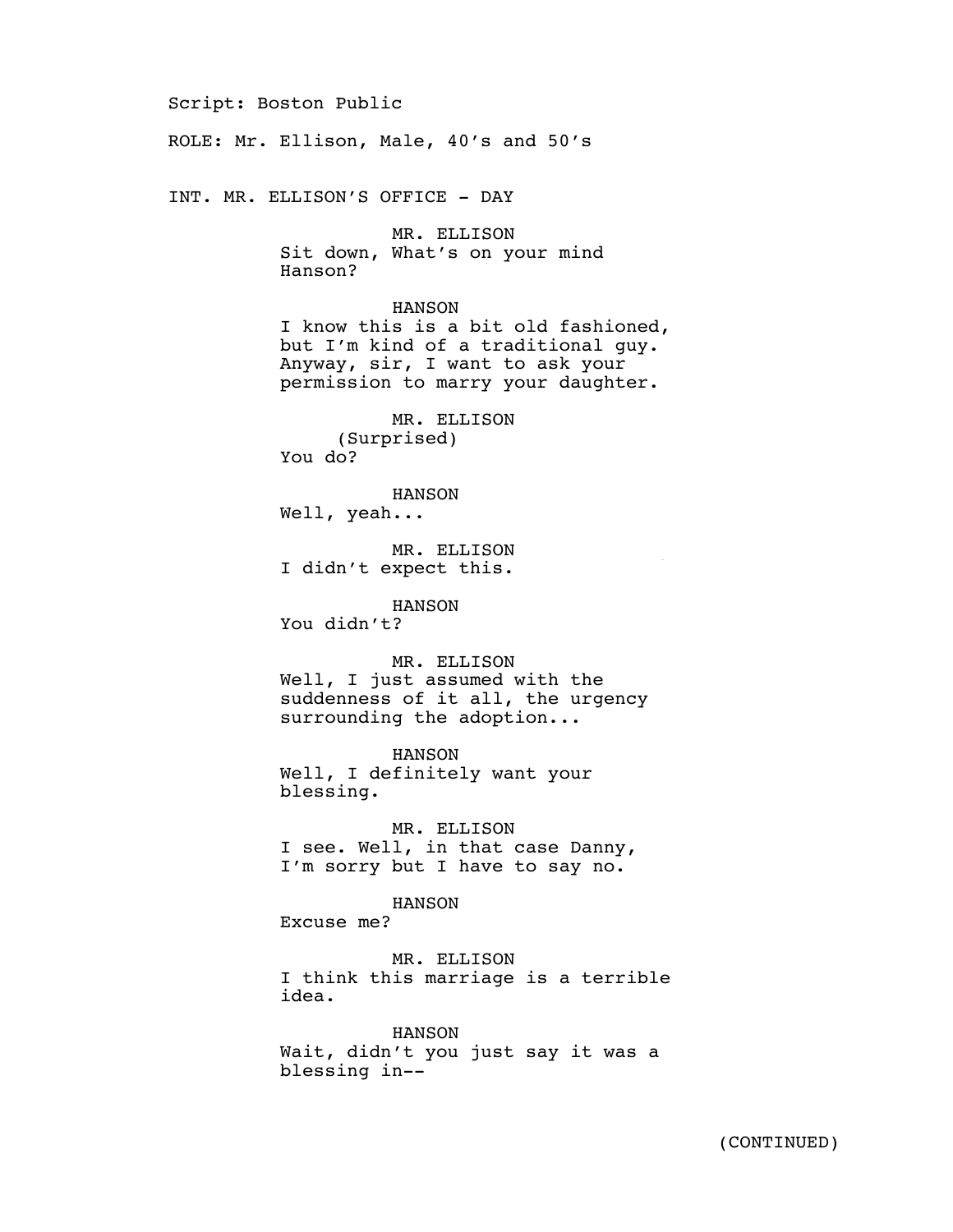# MR. ELLISON

I was being polite. I didn't know you were going to ask for my per--

HANSON

But I was going long, swinging for the fences--

## MR. ELLISON

Would you stop with the sports metaphors? Danny, how long do you give this marriage? Realistically. A year? Two?

HANSON

 $No--$ 

# MR. ELLISON

Fine, let's give it five. The point is this is Claire's M.O. She's very right brain. Impulsive, emotional. She feels true love for this child, and of course for you, and she truly believes it's forever, but then reality sets in. Raising a child, compromising her career, a marriage to someone she barely knows. I love my daughter more than anything but she has never been able to make sound, long term decisions.

### HANSON

Well, with all due respect I don't think that's the case here.

#### MR. ELLISON

Well, it must have crossed your mind. I mean, she's already left two men at the alter, why would it be any--

#### HANSON

She what?

Mr. Ellison stops, realizing Hanson didn't know about this.

### MR. ELLISON

I'm sorry. I obviously misspoke. But using your intellect, not your heart, answer this, Danny--Do you really believe that it is best for that little niece of yours to fall (MORE)

(CONTINUED)